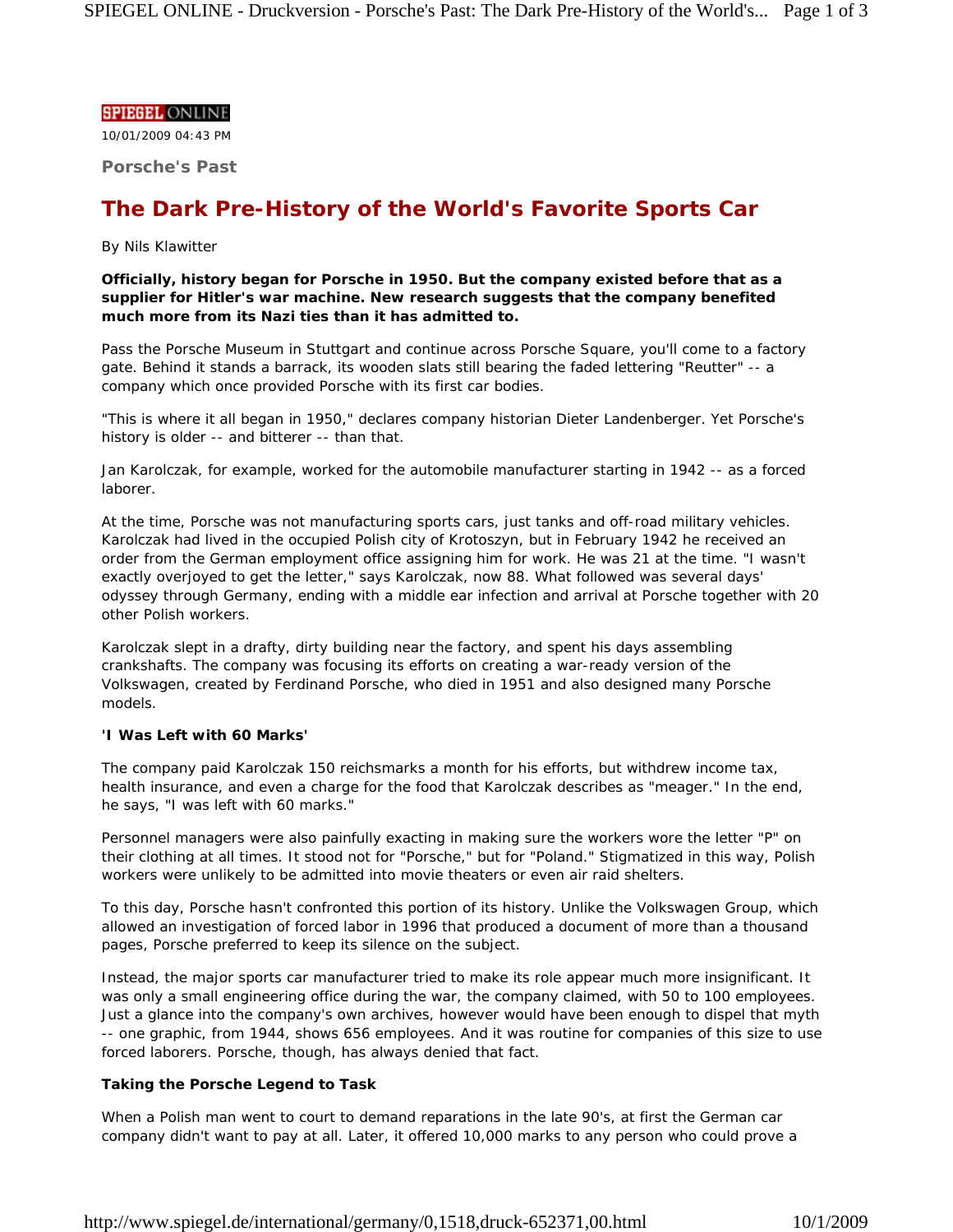case of forced labor. While Porsche was innocently estimating its wartime forced labor force at no more than 10 to 20, Landenberger suddenly possessed documents that laid out details like "foreigners' bathing times," including for Russian prisoners of war. Landenberger now puts the number at "50 forced laborers at most."

The most recent upward adjustment to that number is based on research done by journalist Ulrich Viehöver, who has taken the Porsche legend to task. In a new book about Stuttgart's Nazi perpetrators, he portrays Ferdinand Porsche as "an unscrupulous profiteer in the Nazi regime." Viehöver examined archival material, some of it previously unknown, and estimates the number of Porsche's forced laborers at around 300. "Some of the barracks are still standing," he adds.

The study comes at an inconvenient time, when the company in Stuttgart would rather be celebrating. Ferry, the elder Porsche's son who created the Type 1 sports car just after the war, and with it the blueprint for his company's future success, would have turned 100 last month.

Company historian Landenberger now senses that the focus of his work may be about to shift. For the last four years, he has concentrated on developing the new museum at Porsche headquarters. The current special exhibit features Ferry Porsche, and for it archivists collected Porsche's red briefcase and hunting and motorboat licenses. But in the end, an attention to devotional objects will prove not to be enough.

# **Little Exposure**

Landenberger has only recently begun to admit to gaps in the company history -- Viehöver's revelations are catching up with him. They concern the Stuttgart engineering office's role, which so far has received little exposure, and how the automobile dynasty was able to save the wealth it had accumulated during the war, carrying it over into the "economic miracle" that was postwar Germany.

The decisive factor in Porsche's rising star was that Adolf Hitler took a liking to Porsche -- even though Porsche was far from a fawning admirer. He was rarely known to raise his arm in the Hitler salute, and his baggy gray coat always stood out during marches, in a sea of otherwise brown uniforms. As for his SS rank, conferred by Heinrich Himmler, Porsche simply ignored it. And yet Porsche's reserve didn't damage him professionally, and he received the development monopoly for VW.

Although the civilian 990-reichsmark version of the Volkswagen remained nothing but a propaganda lie, the company began to develop military vehicles. Production took place in the Nazis' model factory in the city of Wolfsburg (where VW still has its headquarters), funded by assets looted from the unions.

Ferdinand Porsche, the company's creator and director, wasn't bothered by those details when he placed VW and Porsche in the service of the armaments industry. His biographer, Fabian Müller, writes that Porsche had thousands of people forcibly brought to work at the VW factory during the war. The workers were made to build bombs, and lived in rat-infested quarters. Porsche monopolized the Nazis for his purposes, writes Müller, "not the other way around."

#### **'Secured Survival'**

Thanks to its entry into armaments production, Porsche's "small engineering office" in Stuttgart saw its profits jump from about 3,000 reichsmarks in 1934 to more than 2 million in 1944. And in Stuttgart as well as Wolfsburg, the leap wasn't achieved without the help of forced labor. Giacomo Belleri, now 90 years old, describes how he returned to his village near Brescia, Italy, after the failed military campaign in Africa, only to be arrested by uniformed Germans in early 1944. He too ended up at Porsche. Jan Karolczak remembers many other forced laborers as well -- Dutch, Moroccans, French, Italians, and even Russian women.

While Porsche was financially safe, former manager and shareholder Adolf Rosenberger became increasingly endangered. Rosenberger, of Jewish heritage, had joined the company with Ferdinand Porsche and Porsche's son-in-law Anton Piëch in 1931. He eventually fled from the Nazis to the US,